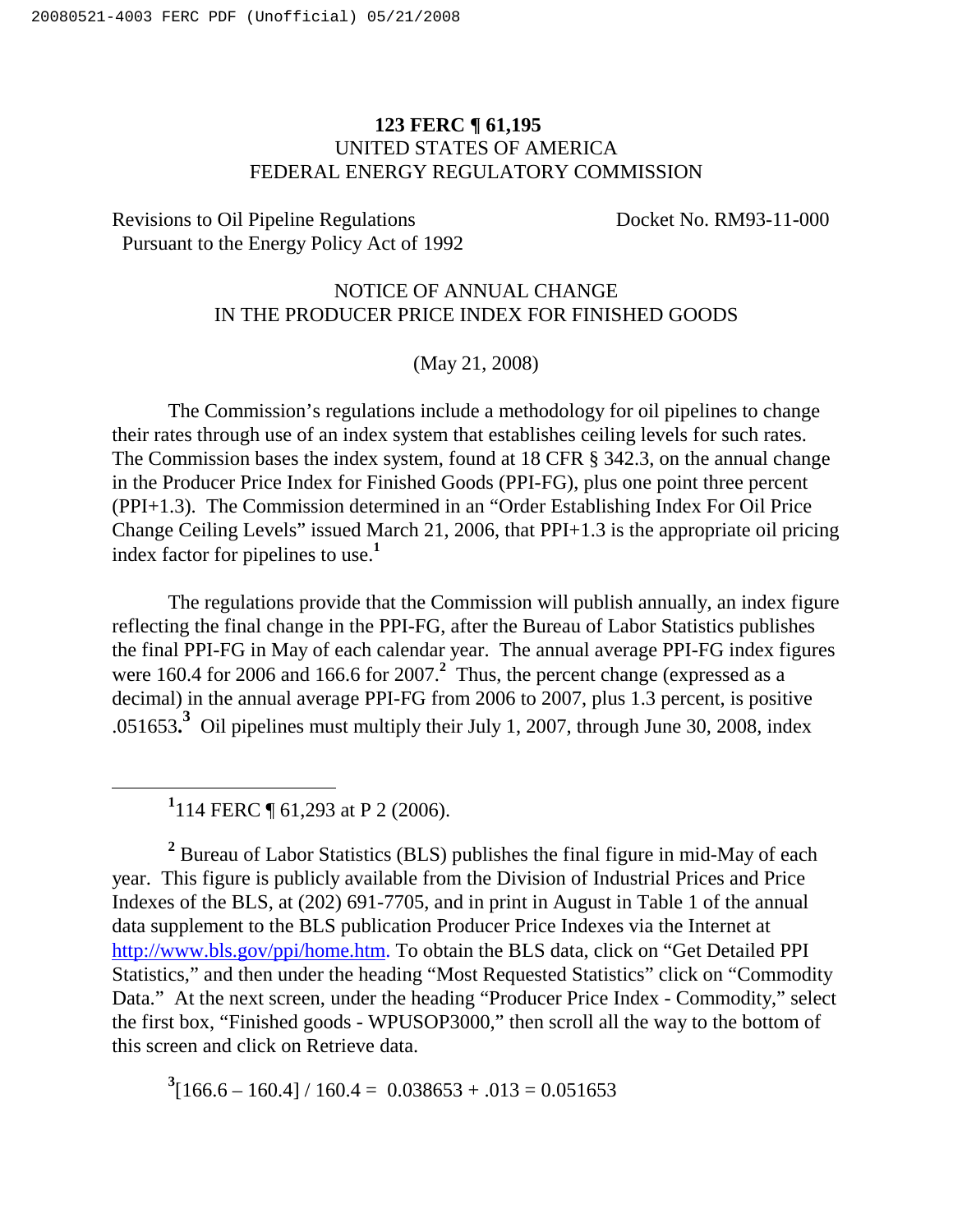Docket No. RM93-11-000 - 2 -

ceiling levels by positive 1.051653 **<sup>4</sup>** to compute their index ceiling levels for July 1, 2008, through June 30, 2009, in accordance with 18 CFR § 342.3(d). For guidance in calculating the ceiling levels for each 12 month period beginning January 1, l995, **5** see Explorer Pipeline Company, 71 FERC 61,416 at n.6 (1995).

In addition to publishing the full text of this Notice in the Federal Register, the Commission provides all interested persons an opportunity to view and/or print this Notice via the Internet through FERC's Home Page (http://www.ferc.gov) and in FERC's Public Reference Room during normal business hours (8:30 a.m. to 5:00 p.m. Eastern time) at 888 First Street, N.E., Room 2A, Washington D.C. 20426. The full text of this Notice is available on FERC's Home Page at the eLibrary link. To access this document in eLibrary, type the docket number excluding the last three digits of this document in the docket number field and follow other directions on the search page.

User assistance is available for eLibrary and other aspects of FERC's website during normal business hours. For assistance, please contact the Commission's Online Support at 1-866-208-3676 (toll free) or 202-502-6652 (e-mail at FERCOnlineSupport@ferc.gov), or the Public Reference Room at (202) 502-8371, TTY (202)502-8659. E-Mail the Public Reference Room at public.referenceroom@ferc.gov.

> Kimberly D. Bose, Secretary.

 $^{4}$ 1 + 0.051653 = 1.051653

**<sup>5</sup>** For a listing of all prior multipliers issued by the Commission, see the Commission's website, www.ferc.gov. The table of multipliers can be found under the headings "Oil" and "Index."